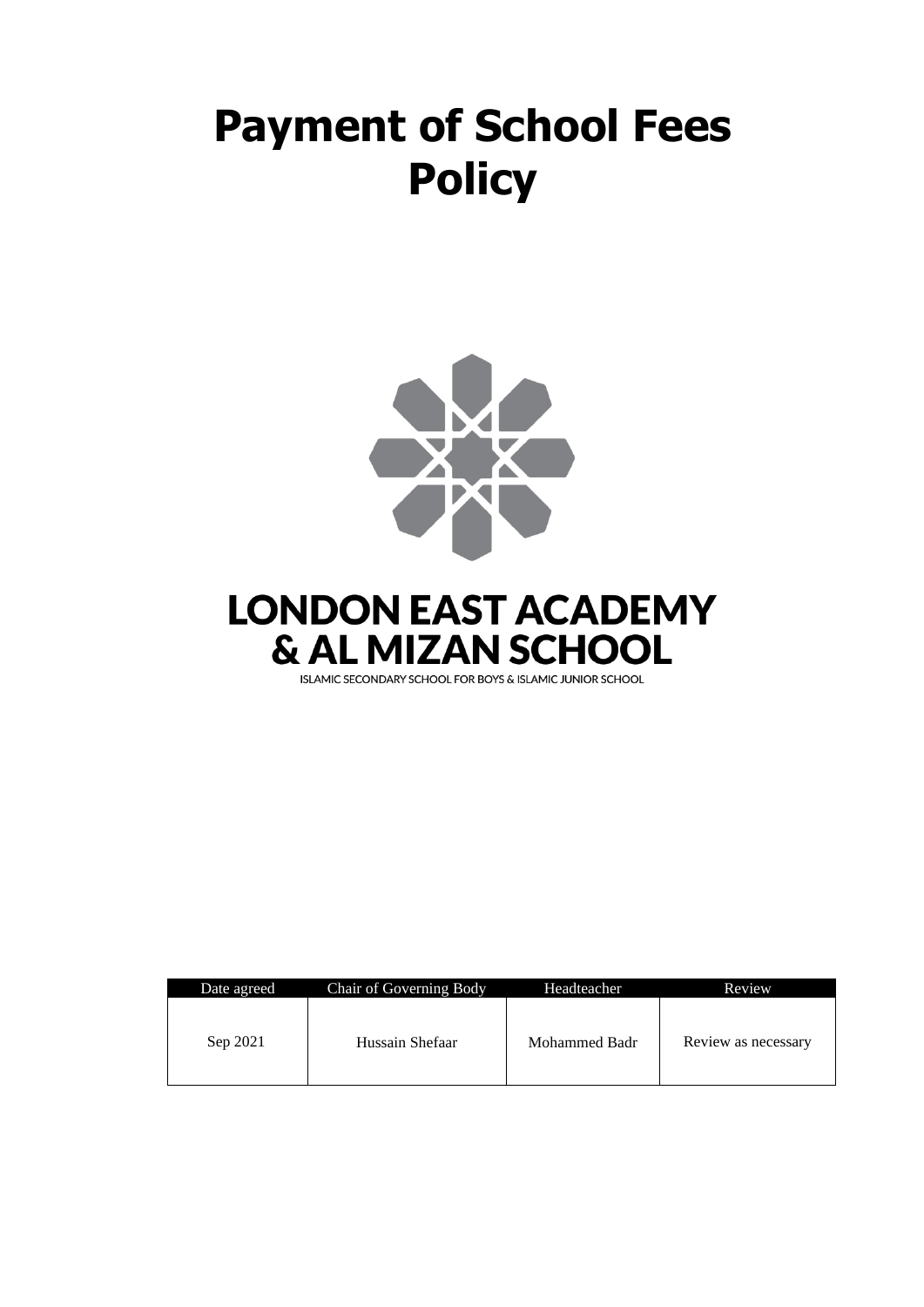# **INTRODUCTION**

- **1.1** The prompt payment of school fees is integral to the life blood of the school.
- **1.2** School fees are always due on or before the start of the current school term and are nonrefundable.
- **1.3** Term dates are published on line and displayed in the school in advance for all interested parties to view and note.

## **2 Aims and objectives**

- **2.1** The aim of this policy is to ensure a robust, non-discriminatory and fair approach to the method by which we deal with parents who have not paid their child's school fees on time.
- **2.2** The objective of this policy is to ensure there is consistency in terms of approach and methodology. It is imperative that a standard process exists and that all involved are aware of this.

## **3 Payment of fees**

- **3.1** Parents or guardians jointly and severally (where applicable) agree to pay the fees applicable to each term directly to the schools nominated bank account.
- **3.2** Fees for each term are due and payable as cleared funds before the commencement of the term to which they relate. If an item on the fees invoice is under query, the 'undisputed' balance of that fees invoice must be paid.
- **3.3** Accepted methods of payment for fees will include: bank transfer, cheque, debit card and cash in exceptional circumstances only.
- **3.4** Any returned cheques will be subject to a £25 fee, whereupon the balance due must be paid using cleared funds.

# **5 Discount**

- **5.1** Fees which are paid in full by the  $2<sup>nd</sup>$  of July will qualify for an early payment discount of £100 for the year.
- **5.2** Staff members of ELMT and the schools will be receiving 20% discount on the school tuition fees
- **5.3** Sibling discount is as follows: 1<sup>st</sup> child will pay the full amount. 2<sup>nd</sup> child will get 10% discount from the school tuition fees.  $3<sup>rd</sup>$  child will get 15% discount from the school tuition fees.

### **6 Instalment arrangements (Payment Plan)**

- **6.1** An agreement by the school to accept payment of fees by instalments is concessionary and will be subject to separate agreement(s) between the parents and the School.
- **6.2** Any agreements (payment plans) will be confirmed in writing and signed by both parties.
- **6.3** Parents who have a prior agreement to pay by instalments via the bank will be allowed to continue to do so as long as they pay the agreed amount on time.
- **6.4** If parents have entered into a payment plan with the school and more than one payment is missed, then the school reserves the right to request the full amount immediately.
- **6.5** If instalments are missed and/or paid late then Governors/Trustees will be notified of the amount owing and details of the missed/late payments. Appropriate action, which could include exclusion, will then be taken.